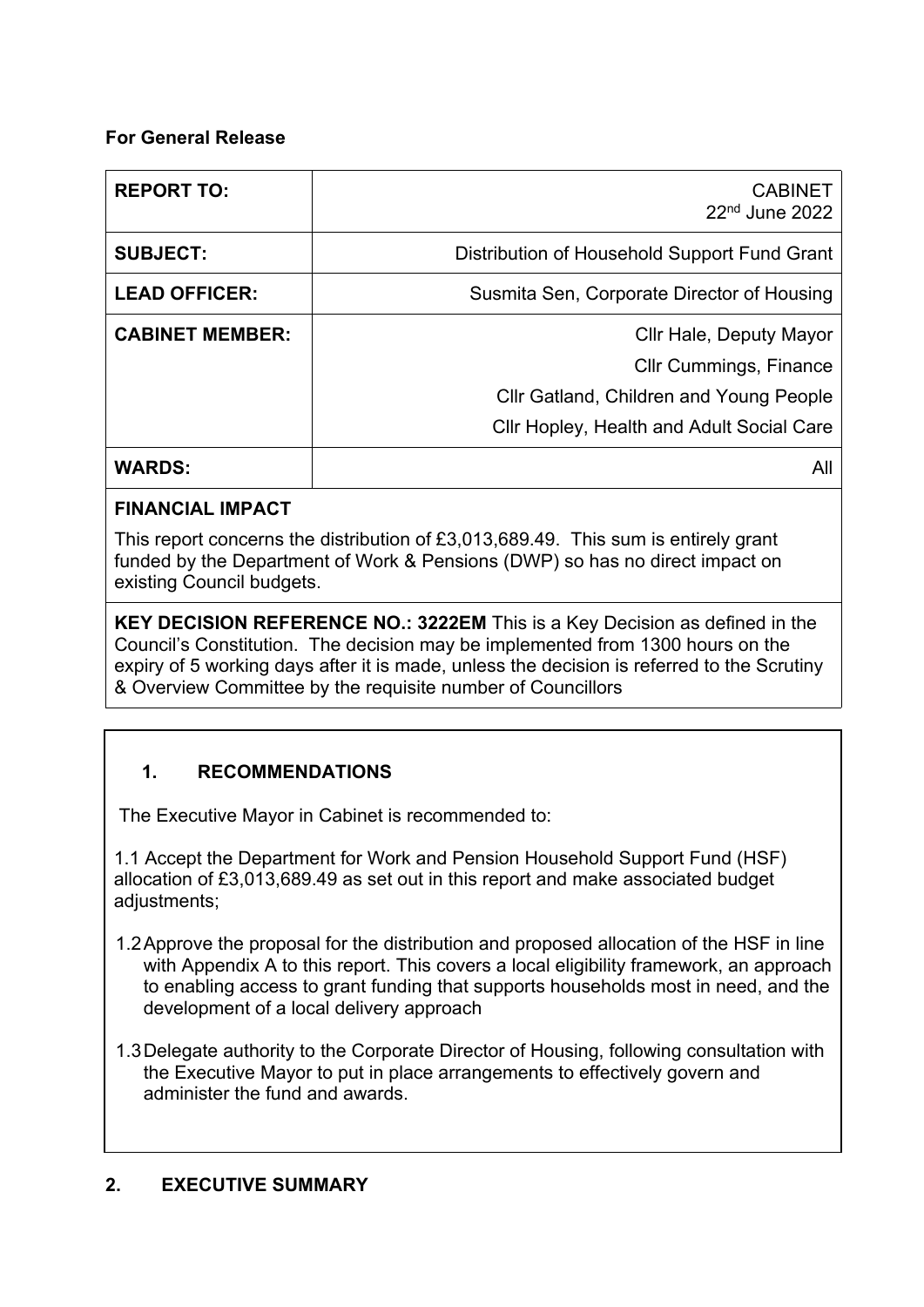- 2.1 The Household Support Fund is for **£3,013,689.49** as allocated by the Department of Work & Pensions (DWP). The fund is ring-fenced. However, the DWP will pay the fund in arrears upon receiving financial returns in July & October 2022.
- 2.2 To mitigate financial risks to the Council and a robust monitoring and reporting system will be put in place. A cost code has been created for the Household Support Fund (C13803). All spend relating to the fund will be made against the cost centre to enable easier tracking of spend. Work will be done with Finance and monthly meetings will be set up so the cost centre and spend can be monitored, and issues can be highlighted and mitigated quickly.
- 2.3 Service will be responsible for recording and tracking their day to day spend from the fund. This will be to allow monitoring of what the fund is being spent on (DWP return) and how much is left in each areas budget. Work will be done with individual services to establish the best practice for reporting, based on how and what they are awarding.
- 2.4 Although all services will be responsible for tracking their own spend, they will need to supply monthly spend reports to the Single Point of Contact (SPOC). The SPOC will be responsible for over-seeing and monitoring the fund and it's spend as well as completing and returning spend information.
- 2.5 To help mitigate the risk of underspend the monitoring process will also identify underspending in services that can be used and other areas.
- 2.6 The above will ensure that:

a) The data collected will be sufficient for the DWP MI returns to ensure the monies is paid back

- b) There is no over spend
- c) The fund is utilised to the fullest

d) The Council can track and report the number of residents supported and what support they received

# **3. DETAIL**

3.1 The apportionment of the fund will be as set out in Appendix A of this report.

# **4. CONSULTATION**

4.1 Appendix A was drawn up in consultation with all relevant departments. It has been discussed with all Corporate Directors.

# **5 FINANCIAL AND RISK ASSESSMENT CONSIDERATIONS**

5.1 The Household Support Fund will be made available to Local Authorities with the purpose of providing targeted financial support for vulnerable resident. Croydon has been awarded £3,013,689.49 to be used between 1 April 2022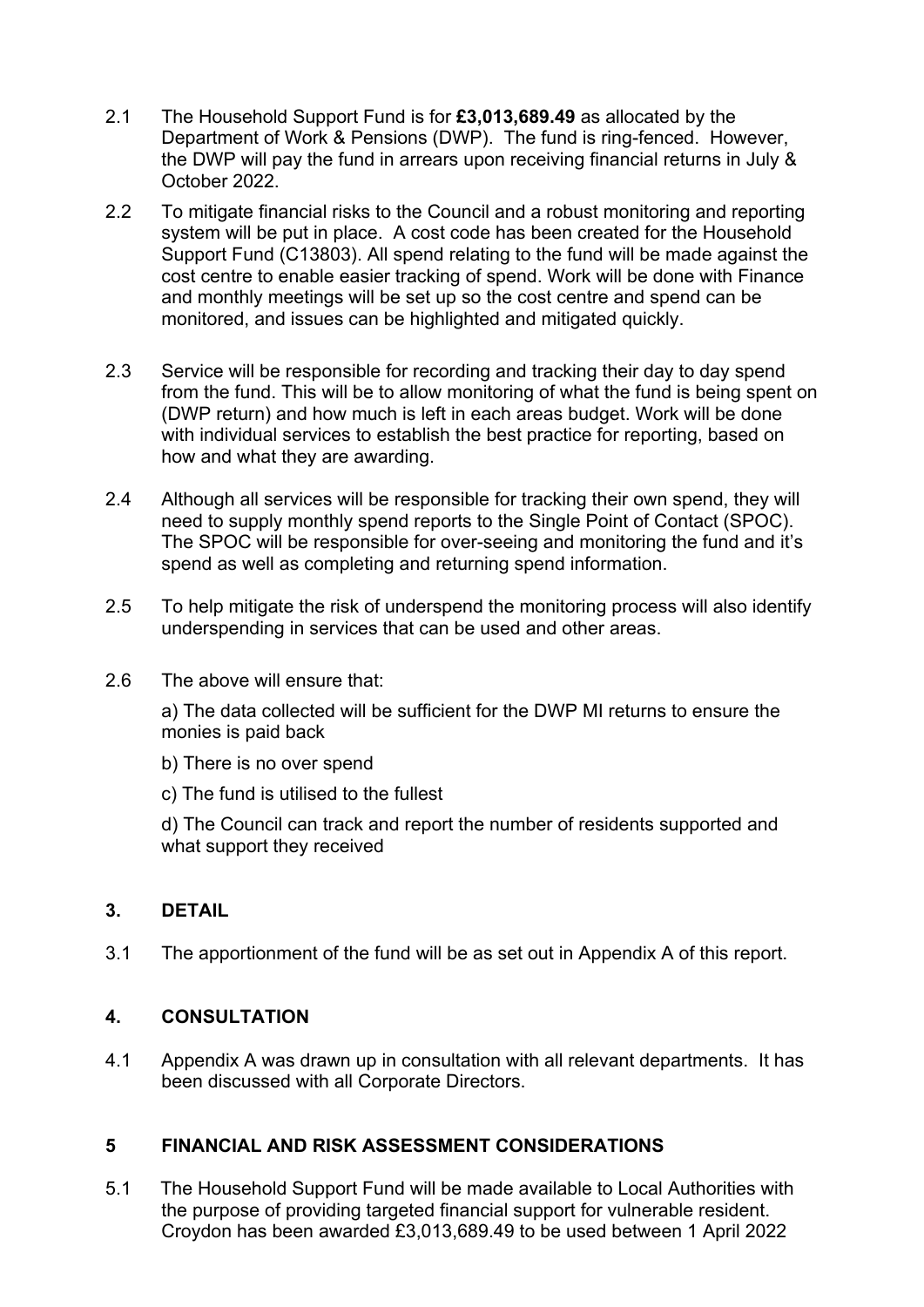and 30 September 2022. This is ring fenced grant income and there is no risk to the GF budgets of the Council.

#### **1 Revenue and Capital consequences of report recommendations**

This is ring fenced grant income and there is no risk to the GF budgets of the Council.

#### **2 The effect of the decision**

Appendix A sets out the planned areas of spend in order to meet the requirements of the grant.

#### **3 Risks**

Delays in implementing the framework could result in the full fund not being spent within the designated time period.

#### **4 Options**

Appendix A sets out the options for spend that meet the requirements of the grant.

#### **5 Future savings/efficiencies**

Not applicable, this is Grant income for specified usage within the current financial year

# **6. LEGAL CONSIDERATIONS**

- 6.1 Under Section 31 of the Local Government Act 2003 '*A Minister of the Crown may pay a grant to a local authority in England towards expenditure incurred or to be incurred by it*'. In exercise of those powers the Secretary of State for Work and Pensions made the determination known as the Household Support Fund Grant Determination 2022 No. 31/3096 on 20 April 2022 the purpose of which is to provide support for expenditure lawfully incurred or to be incurred by the Council in accordance with specific grant conditions to provide support to households particularly those including children and pensioners who would otherwise struggle to buy food or pay essential utility bills or meet other essential living costs or housing costs (in exceptional cases of genuine emergency) to help them with significantly rising living costs.
- 6.2 In addition to this the Council has a general power under Section 1 of the Localism Act 2011 to do anything an individual may generally do provided it is not prohibited by other legislation and the power is exercised in accordance with the limitations specified in the Act. Therefore, the Council is able to receive, accept and utilise the grant in accordance with specific grant conditions and relevant guidance.
- 6.3 In administering the HSF the Department of Work and Pensions has issued guidance for local authorities known as '*The Household Support Fund (1 April 2022 to 30 September 2022): final Guidance for county councils and unitary authorities in England* . The guidance indicates the Council should develop a 'local eligibility framework and approach' to enable access to grant funding that best supports households most in need but includes flexibility to develop a local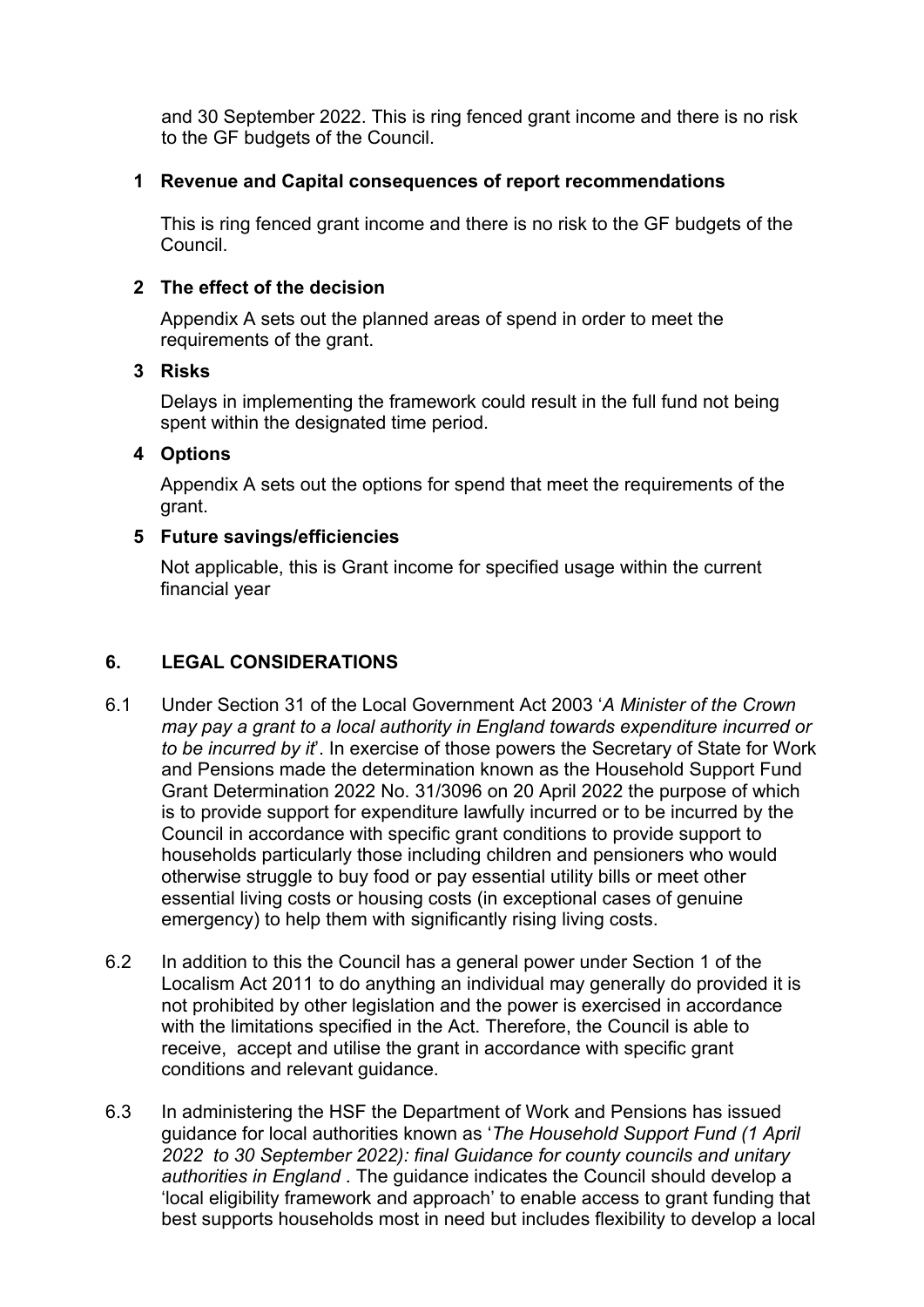delivery approach which fits the schemes objectives. This guidance must be followed when administering the fund and awards must meet frameworks set out in the guidance around ring fenced funding and eligible spend. The guidance also includes requirements around information sharing and the submission of two reports to the DWP detailing how the funding has been distributed, approved by the Chief Finance Officer.

- 6.4 The United Kingdom left the EU on 31 January 2020, and the State Aid regime has been replaced by a similar regime known as 'Subsidy Control'. Under this regime, a subsidy (or in this case a grant) is a measure which is
	- $\bullet$  given by a public authority; and
	- makes a financial or in kind contribution to an enterprise which is not available on market terms; and
	- affects international trade.

Whilst the giving of a grants is not likely to be caught being unlikely to affect international trade both government and local procurement regulation must be followed. In particular, the DWP guidance explains that: '*the funding is intended to benefit households most in need of support with food, energy bills, related essentials and (exceptionally) housing costs as the economy recovers this winter. The funds should not be used for any economic undertaking. Whichever way you use the funding, including where you work in partnership with others you should consider all subsidy rules (previously known as state aid) and issues. Check whether the 'de minimus' regulation exception applies. You should follow government procurement procedures where relevant.'*

Approved by: Sandra Herbert, Head of Litigation and Corporate Law on behalf of the interim Director of Legal Services & Deputy Monitoring Officer)

# **7. HUMAN RESOURCES IMPACT**

7.1 The proposal provides for the recruitment of two temporary Grade 6 staff for 6 months in order to handle the associated workload. These staff will be recruited in line with the Council's recruitment procedure or internal agreed procedures. If any other issues should arise these will be managed under the Council's policies and procedures.

Approved by: Jennifer Sankar, Head of HR Housing Directorate, & Sustainable Communities, Regeneration and Economic Recovery for and on behalf of Dean Shoesmith, Chief People Officer

# **8. EQUALITIES IMPACT**

8.1 The distribution of these funds aims to benefit the most disadvantaged groups in the borough. An EQIA has been prepared and is attached at Appendix B to this report. This sets out the actions that the Council will be taking to raise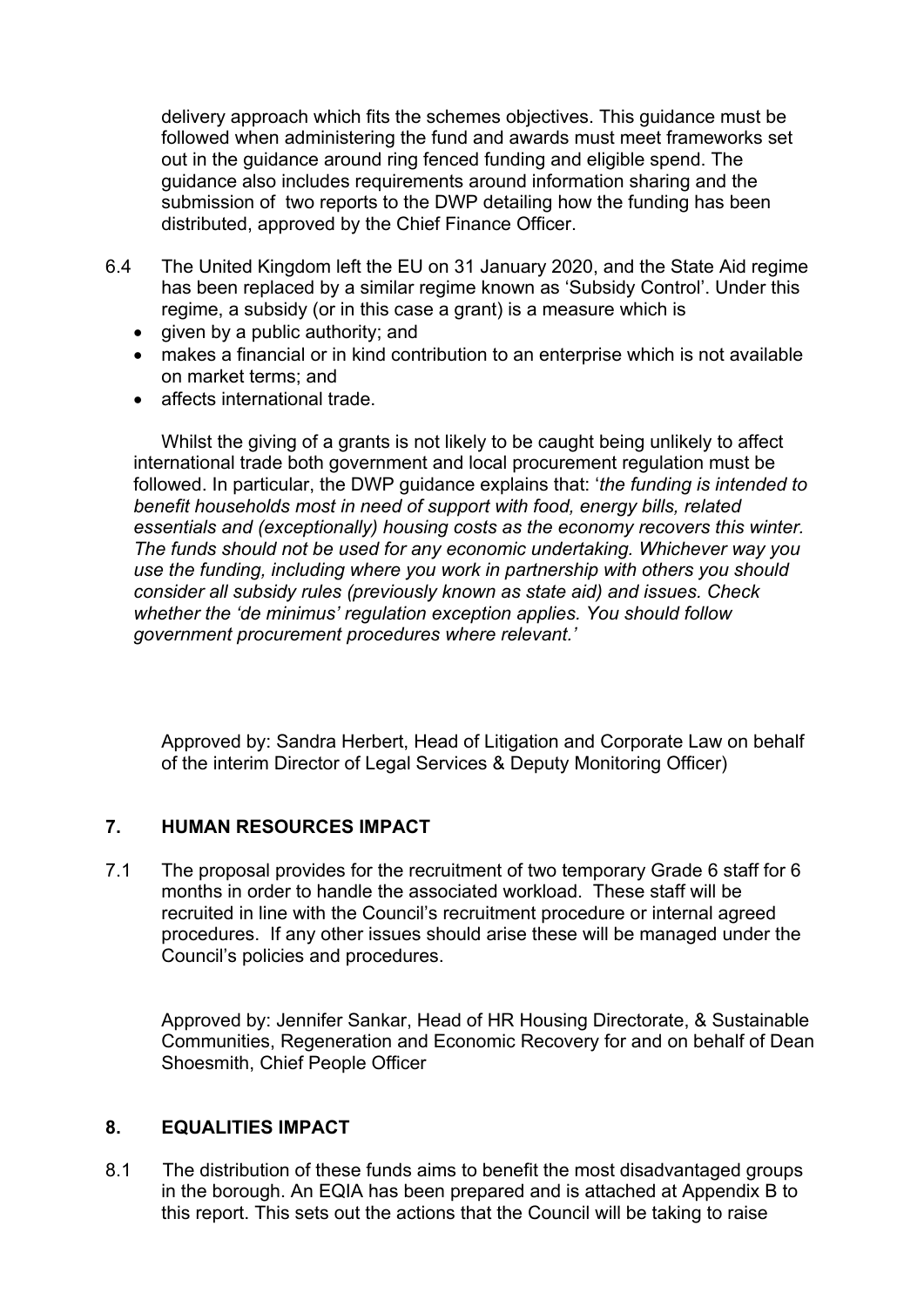awareness of the Household Support Fund to maximise its reach to those residents that would most benefit from this report.

Approved by Gavin Handford, Director of Policy, Programmes & Performance

#### **9. ENVIRONMENTAL IMPACT**

- 9.1 There is no identifiable environmental impact from this report.
- 9.2 Approved by Susmita Sen, Corporate Director, Housing

# **10. CRIME AND DISORDER REDUCTION IMPACT**

- 10.1 People facing financial challenges and in in lower socio-economic groups have a greater risk of being victims of crime and suffering the effects of crime more. By tackling this financial crisis and helping alleviate residents' current circumstances we directly reduce the likelihood of them being a victim of crime. As such these recommendations will help tackle crime and disorder in the borough and have a positive impact on our resident's safety and wellbeing.
- 10.2 Approved by Kristian Aspinall, Director of Culture & Community Safety

# **11. REASONS FOR RECOMMENDATIONS/PROPOSED DECISION**

11.1 The apportionment of the grant as set out in Appendix A has been subject to discussion with all relevant officers and is based on the Council's priorities, assessed demand, and our ability to distribute the grant in an effective manner.

# **12. OPTIONS CONSIDERED AND REJECTED**

12.1 The Council could choose not to spend this grant. However, to do so would be detrimental to agreed priorities. Various distributions were considered, with the final choice being based on the criteria set out in 11.1 above.

# **13. DATA PROTECTION IMPLICATIONS**

#### 13.1 **WILL THE SUBJECT OF THE REPORT INVOLVE THE PROCESSING OF 'PERSONAL DATA'?**

Data will be shared with Family Fund when the awards are made, as done under the previous Household Support Fund.

#### **HAS A DATA PROTECTION IMPACT ASSESSMENT (DPIA) BEEN COMPLETED?**

Yes for previous Household Support Fund, renewed version in progress.